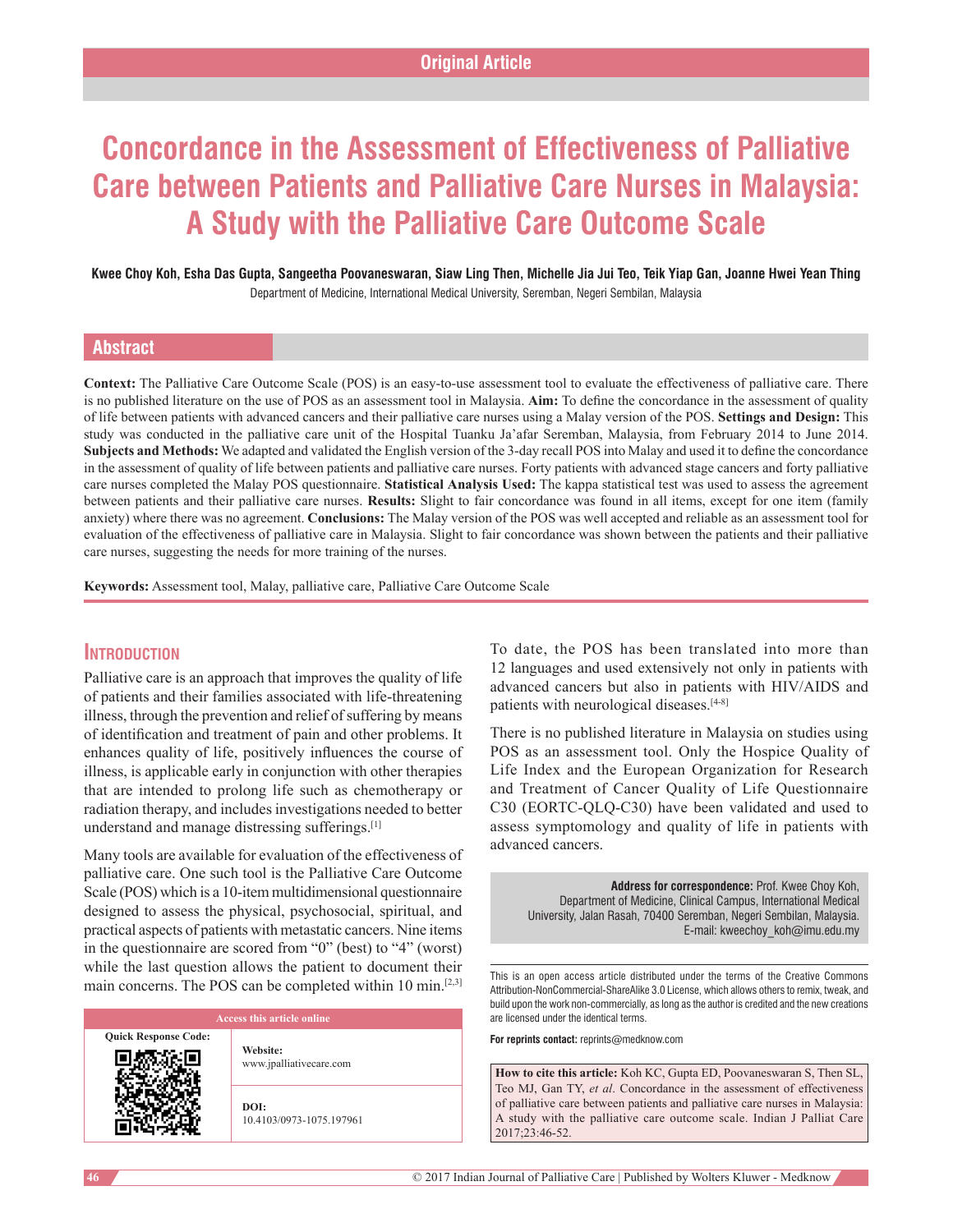We describe the cross-cultural adaptation and validation of the translated POS into Malay and its use as an assessment tool in patients with advanced stage cancers.

## **Subjects and Methods**

#### **Translation of Palliative Care Outcome Scale to target language**

Before commencement of the study, the POS questionnaire was translated into the Malay language as per the methodology stated by the POS development team. There are six phases in the process: Conceptual definition, forward translation, blind backward translation, expert review, cognitive debriefing, and psychometric testing.[9]

#### **Phase I: Conceptual definition**

A brief review of the literature on the health-related quality of life issues in palliative care patients with advanced cancer was done, followed by identification and definition of key concepts on each item of the POS questionnaire with selected groups comprising palliative care patients and medical professionals. The detailed documentation and calculations of conceptual definition are shown in Table 1.

## **Phase II: Forward translation of the Palliative Care Outcome Scale from English to Malay**

Forward translation of the original POS questionnaire required three translators and two main steps. First, the questionnaire was translated into the target language, which is Malay, by the translators who had agreed to participate. They were required to complete the work independently without any discussion among them and no time limit was given. In this particular step, we have gotten the consents of a medical officer working in a peripheral health clinic and a nonmedical profession who was an administration assistant. Both translators were bilingual and came from different backgrounds. This allowed for the best outcomes of the translation with its natural, cultural nuances of the language. To create an audit trail of the adaption and translation process and to smoothen the process of forward translation, a copy of the original POS questionnaire was given to each of the translators. They were requested to document their translational work on a piece of paper in their own free time independently. They were required to record any difficulties or uncertainties they faced throughout the process for further discussion to arrive at a consensus. Once the translations by these two translators were completed, a third translator mediated the differences between the two Malay versions through discussions and produced a final Malay POS version agreed by consensus.

## **Phase III: (Blind) backward translation from Malay back to English**

Two translators worked independently to translate the consensus Malay POS version back to English. One was a gynecologist while the other was a journalist. English was their mother tongue.

They were required to complete it independently without any discussion carried out among themselves. Any difficulties or uncertainties they faced throughout the translation process were required to be recorded for further discussion. A third person was then involved to synthesize both back translations into one and to compare the translation differences alongside with the original POS questionnaire.

#### **Phase IV: Expert review**

The purpose of expert review committee was to review, discuss, and resolve any uncertainties between the two backward translations and to produce a prefinal translation of POS in Malay. This was performed by a medical personnel and a nonmedical personnel. However, both these translators were different from the translators involved in the forward translation. The aim of backward translate was to ensure that the newly translated Malay version was understandable by someone who was blinded from the original version and to serve the intention of checking the validity of the Malay version to accurately reflect the original content of the POS questionnaire.

The composition of the expert committee was important to achieve a cross‑culture equivalence of the translated instrument. In order for this translated version to be validated and to eliminate any probable ambiguity, an Expert Review Committee was formed by a group of people from various disciplines comprising the team leader from the research team, an oncologist who was a content expert and familiar with POS construct, and all four translators involved throughout the process. A face-to-face meeting was carried out at the International Medical University (IMU) to discuss all the uncertainties recorded. The records of uncertainties from previous phases were made available during the meeting. One prefinal version of POS questionnaire in Malay version was produced at the end of the meeting. All challenging words or phrases and the solutions to the discrepancy by discussion were documented. We did not find gross or glaring differences between the final backward translation version and the original version of POS questionnaire.

#### **Phase V: Cognitive debriefing**

The field test of the prefinal Malay version was conducted with patients diagnosed with stage IV metastatic cancer and health-care providers at the Hospital Tuanku Ja'afar Seremban (HTJS) by enlisting five patients and five health-care providers. We had arrived at this target number to ensure that a wide range of responses may be obtained to produce a better-finalized version of POS questionnaire in Malay. Each of them was first requested to complete the questionnaire given and to point out any sentences that were baffling. These participants were then interviewed during which the interviewers would clarify the difficulties faced by the participants when answering the questions. The interviewers explored further by inquiring about the participants' thoughts regarding the questionnaire question by question, including asking for suggestions as to how to rephrase certain questions to facilitate comprehension.

The chosen participants used Malay as their native language or were at least able to speak or converse fluently in Malay.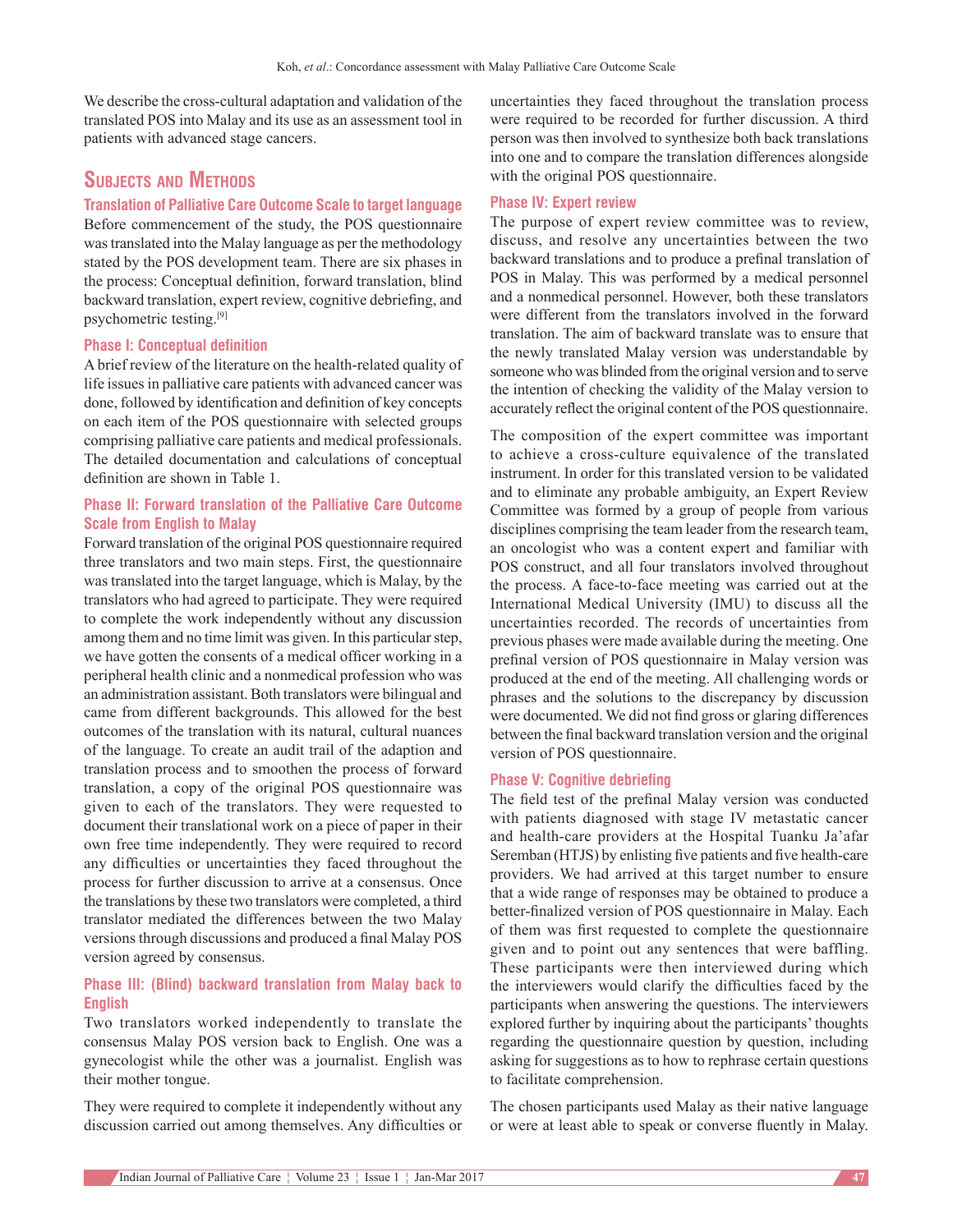## **Table 1: Conceptual definition of the validation process**

| iapio I. Oonooptaal aonintion of the vanuation proocoo                                                                        |                                                                                                                                                                   |
|-------------------------------------------------------------------------------------------------------------------------------|-------------------------------------------------------------------------------------------------------------------------------------------------------------------|
| Original questionnaire                                                                                                        | <b>Conceptual definition</b>                                                                                                                                      |
| Please answer the following questions by ticking the box next to the                                                          | Patient is required to answer the questions by ticking the box next to the                                                                                        |
| answer that is most true for you. Your answers will help us to keep                                                           | answer, which is the most relevant to the condition that he/she is experiencing.                                                                                  |
| improving your care and the care of others. Thank you                                                                         | His/her answers will be interpreted to enhance the service provided to them                                                                                       |
| 1. Over the past 3 days, have you been affected by pain?                                                                      | Pain is most probably the main issue when the patient reaches advanced stage                                                                                      |
| $(0)$ Not at all, no effect                                                                                                   | of cancer. This will definitely affect their quality of life and perception toward<br>their illnesses and worthiness of life. Hence, their pain should be treated |
| (1) Slightly - but not bothered to be rid of it                                                                               | promptly according to the pain score                                                                                                                              |
| (2) Moderately - pain limits some activity                                                                                    |                                                                                                                                                                   |
| (3) Severely - activities or concentration markedly affected                                                                  |                                                                                                                                                                   |
| (4) Overwhelmingly - unable to think of anything else                                                                         |                                                                                                                                                                   |
| 2. Over the past 3 days, have other symptoms, e.g., nausea,<br>coughing, or constipation seemed to be affecting how you feel? | Side effects such as nausea, coughing, constipation may occur during or after<br>chemotherapy or radiotherapy sessions. This should be well addressed and         |
| $(0)$ No, not at all                                                                                                          | patient may expect some symptomatic treatment to ease their sufferings and to                                                                                     |
| (1) Slightly                                                                                                                  | provide them a better quality of life                                                                                                                             |
| (2) Moderately                                                                                                                |                                                                                                                                                                   |
| (3) Severely                                                                                                                  |                                                                                                                                                                   |
| (4) Overwhelmingly                                                                                                            |                                                                                                                                                                   |
| 3. Over the past 3 days, have you been feeling anxious or worried                                                             | Being anxious and worried among the advanced stage cancer patients are very                                                                                       |
| about your illness or treatment?                                                                                              | common as most of them are worried about their prognosis or maybe some                                                                                            |
| $(0)$ No, not at all                                                                                                          | even in a denial stage. This may affect their attitudes in dealing their problems                                                                                 |
| (1) Occasionally                                                                                                              |                                                                                                                                                                   |
| (2) Sometimes - affects my concentration now and then                                                                         |                                                                                                                                                                   |
| (3) Most of the time - often affects my concentration                                                                         |                                                                                                                                                                   |
| (4) Cannot think of anything else - completely preoccupied by                                                                 |                                                                                                                                                                   |
| worry and anxiety                                                                                                             |                                                                                                                                                                   |
| 4. Over the past 3 days, have any of your family or friends been                                                              | Patients' family members should also be paid attention to as they are the closest                                                                                 |
| anxious or worried about you?<br>$(0)$ No, not at all                                                                         | people to the patients, whom they provide most of the supports and love.<br>Therefore, the feelings of the family members should be taken into account            |
| (1) Occasionally                                                                                                              | to provide the best care to the patients to help them to maintain a positive                                                                                      |
| (2) Sometimes - it seems to affect their concentration                                                                        | perception towards their illnesses                                                                                                                                |
| (3) Most of the time                                                                                                          |                                                                                                                                                                   |
| (4) Yes, always preoccupied with worry about me                                                                               |                                                                                                                                                                   |
| 5. Over the past 3 days, how much information have you and your                                                               | Basic information on the individuals' health issues should be disclosed to the                                                                                    |
| family or friends been given?                                                                                                 | patients as this is their right to know about their health status; at the same time                                                                               |
| (0) Full information or as much as wanted - always feel free to ask                                                           | to the family members about the patients' disease progression and management.                                                                                     |
| (1) Information given but hard to understand                                                                                  | This is to ensure that the medical personnel can work hand in hand with the                                                                                       |
| (2) Information given on request but would have liked more                                                                    | family members to provide the most comprehensive care to the patients and<br>address their issues immediately                                                     |
| (3) Very little given and some questions were avoided                                                                         |                                                                                                                                                                   |
| (4) None at all - when we wanted information                                                                                  |                                                                                                                                                                   |
| 6. Over the past 3 days, have you been able to share how you are                                                              | In a conservative Asian country, patients tend to hide their feelings and project                                                                                 |
| feeling with your family or friends?                                                                                          | out the best side of them to the people around them as they do not want their<br>loved ones to be worried of their conditions. Hence, it is important for the     |
| (0) Yes, as much as I wanted to                                                                                               | patients to share their personal feelings with someone whom they can rely on to                                                                                   |
| $(1)$ Most of the time<br>(2) Sometimes                                                                                       | provide a better care to them                                                                                                                                     |
| (3) Occasionally                                                                                                              |                                                                                                                                                                   |
| (4) No, not at all with anyone                                                                                                |                                                                                                                                                                   |
| 7. Version 1 - over the past 3 days, have you felt that life was                                                              |                                                                                                                                                                   |
| worthwhile?                                                                                                                   |                                                                                                                                                                   |
| $(0)$ Yes, all the time                                                                                                       |                                                                                                                                                                   |
| $(1)$ Most of the time                                                                                                        |                                                                                                                                                                   |
| (2) Sometimes                                                                                                                 |                                                                                                                                                                   |
| (3) Occasionally                                                                                                              |                                                                                                                                                                   |
| $(4)$ No, not at all                                                                                                          |                                                                                                                                                                   |
| 7. Version 2 - over the past 3 days, have you been feeling depressed?                                                         | HADS measure was done in Malaysia on breast cancer patient and showed that                                                                                        |
| $(0)$ No, not at all                                                                                                          | 19.9% of the patients have depression. Hence, depression issue in local context                                                                                   |
| (1) Occasionally                                                                                                              | should be underscored to prevent further disability as well as suicidal attempt.<br>Counseling service and supporting group can be provided to the patients in    |
| (2) Sometimes                                                                                                                 | helping them to build up their confidence level                                                                                                                   |
| (3) Most of the time                                                                                                          |                                                                                                                                                                   |

*Contd...*

(4) Yes, all the time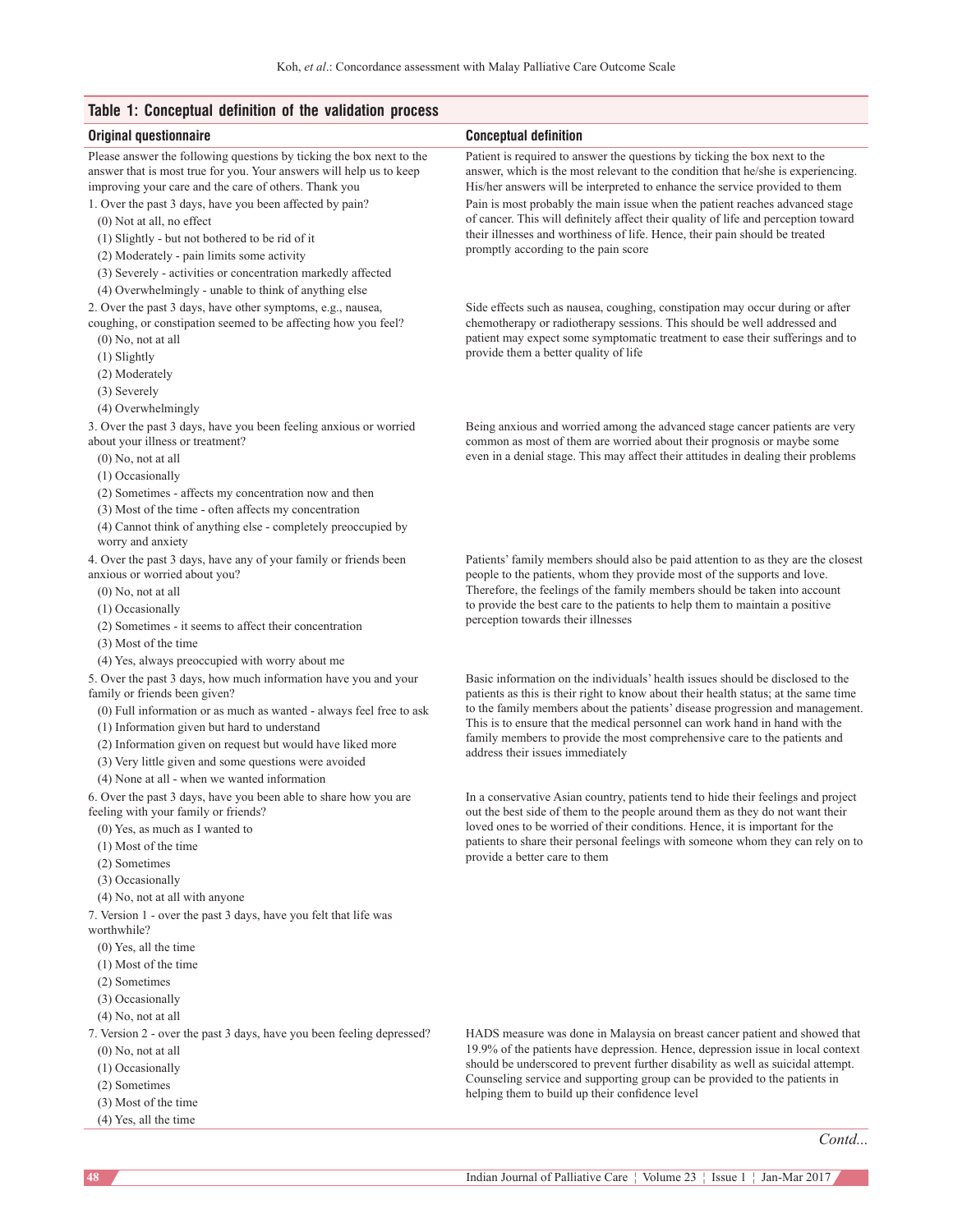| Table 1: Contd                                                                                                                                                                                                                                                                                                                                                                                            |                                                                                                                                                                                                                                                                                                                                                                                                |
|-----------------------------------------------------------------------------------------------------------------------------------------------------------------------------------------------------------------------------------------------------------------------------------------------------------------------------------------------------------------------------------------------------------|------------------------------------------------------------------------------------------------------------------------------------------------------------------------------------------------------------------------------------------------------------------------------------------------------------------------------------------------------------------------------------------------|
| <b>Original questionnaire</b>                                                                                                                                                                                                                                                                                                                                                                             | <b>Conceptual definition</b>                                                                                                                                                                                                                                                                                                                                                                   |
| 8. Over the past 3 days, have you felt good about yourself as person?<br>$(0)$ Yes, all the time<br>$(1)$ Most of the time<br>(2) Sometimes<br>(3) Occasionally<br>$(4)$ No, not at all                                                                                                                                                                                                                   | It is important to assess the patient's perception on how the diseases have<br>affected his/her life as the depreciation of a person's self-worth can be<br>exacerbated by advanced stage cancer                                                                                                                                                                                               |
| 9. Over the past 3 days, how much time do you feel has been wasted<br>on appointments relating to your healthcare, e.g., waiting around for<br>transport or repeating tests?<br>$(0)$ None at all<br>(2) Up to half a day wasted<br>(4) More than half a day wasted                                                                                                                                       | This question reflects the efficacy of the services provided in local setting and<br>improvement should be directed immediately if there is any                                                                                                                                                                                                                                                |
| 10. Over the past 3 days, have any practical matters resulting from<br>your illness, either financial or personal, been addressed?<br>(0) Practical problems have been addressed and my affairs are as<br>up to date as I would wish<br>(2) Practical problems are in the process of being addressed<br>(4) Practical problems exist which were not addressed<br>(0) I have had had no practical problems | Treatment of advanced cancer such as chemotherapy and radiotherapy may cost<br>a vast amount of money if they are not supported by government subsidy. This<br>may cause a financial burden to their family and add up to the worries of the<br>patient. Personal issues should also be addressed as early intervention could be<br>carried out to improve the quality of life of the patients |
| 11. If any, what have been your main problems in the last 3 days?                                                                                                                                                                                                                                                                                                                                         | Some of the problems may not be addressed through the questions above; this<br>open-ended question can help people to identify patients' problems, which<br>might be overlooked                                                                                                                                                                                                                |
| 12. How did you complete this questionnaire?<br>$(0)$ On my own<br>(1) With the help of a friend or relative<br>(2) With the help from a member of staff                                                                                                                                                                                                                                                  | This question is to evaluate the ability of the patient to complete the<br>questionnaires without the help of any party                                                                                                                                                                                                                                                                        |
| HADS: Hospital anxiety and depression scale                                                                                                                                                                                                                                                                                                                                                               |                                                                                                                                                                                                                                                                                                                                                                                                |

Inclusion and exclusion criteria were formulated to assess the quality of the prefinalized version. The inclusion criteria were metastatic cancer patients, fluent in Malay, and resided in the country, while the exclusion criteria were patients with a cognitive or communicative impairment, or a physical limitation, or an expectation of death within days. The health-care providers selected to participate in this process were nurses who were in charge of the respective metastatic cancer patient. These nurses had extensive experience in palliative care and had been actively working in settings with palliative care and knew the patients well.

Out of the five patients, three of them, who were native Malays, did not face any major disputes in understanding the questions and were able to answer the survey on their own within 8 min. The other two patients needed some clarifications on the meaning and extent of the answer to the questionnaire. Before the pretesting, the interviewers had met to standardize the meaning of respective answers to prevent bias and to ensure accuracy of the results. None of the nurses faced any problems in answering the questionnaire.

#### **Phase VI: Psychometric testing**

This phase included testing the translated POS for internal consistency reliability, test‑retest reliability, construct validity, criterion validity, and responsiveness to change. The test for internal consistency reliability is described below.

#### **Study design and setting**

Our study was conducted at the HTJS, Negeri Sembilan, Malaysia, from February 2014 to June 2014. The HTJS is an 800‑bedded tertiary hospital government hospital with 17 clinical specialties, including palliative care, in the state of Negeri Sembilan.

The sample size required for statistical significance using the Cohen's kappa statistical test was forty patients and forty palliative care nurses. Forty patients were randomly selected by their palliative care nurses to complete the Malay POS. The inclusion criteria for patients were patients above the age of 18 years with advanced cancers who were able to provide consent and were well versed in Malay. The palliative care nurses were the personnel taking care of these patients.

#### **Survey tool**

The translated Malay version of the POS was used as the survey tool in our study. Informed consent was obtained from both the patients and the palliative care nurses before they were surveyed. Both patients' and palliative care nurses' versions of the POS were the same for all 10‑items in the POS questionnaire.

#### **Ethical consideration**

Approval for our study was obtained from the IMU's Joint-Committee on Research and Ethics (IMU New Research Project Number: CSc/Sem6(39)2013).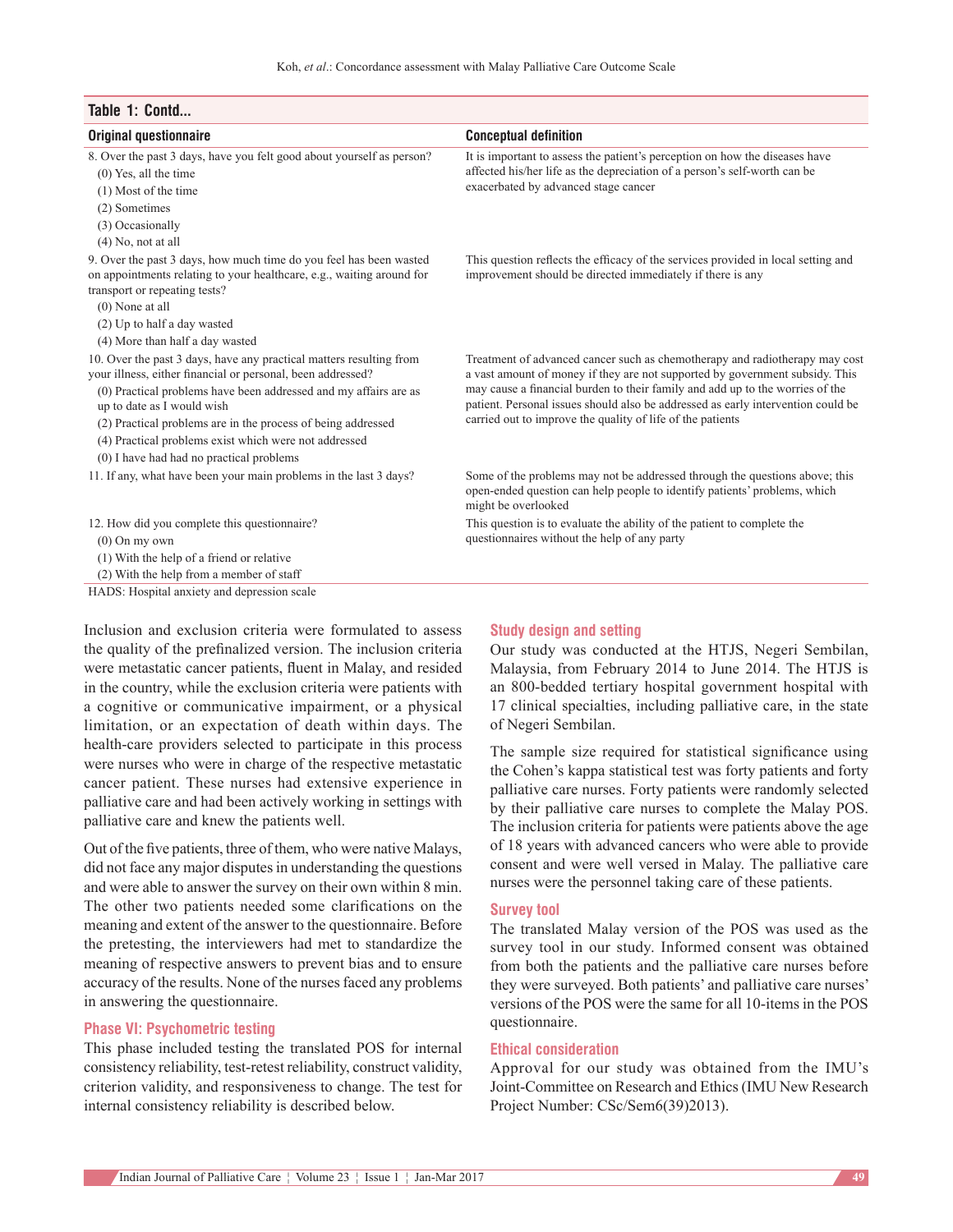#### **Statistical analyses**

The Cohen's kappa statistical test was used to assess agreement between the responses of the patients and palliative care nurses.[10,11] All statistical analyses were performed using the IBM Corp. Released 2010. IBM SPSS Statistics for Windows, Version 19.0. Armonk, NY: IBM Corp.

## **Results**

The sociodemographic characteristics of the patients in this study are tabulated in Table 2. The mean age was 62.8 years (median 64 years; range 23–84 years). Most of the patients were married and had a monthly income of less than MYR 499, 69% and 70%, respectively. The most common cancers were breast cancer (27%), colorectal cancer (27%), and lung cancer (14%).

The Cohen's kappa was used to assess inter-rater reliability between patients and their palliative care nurses[Table 3]. The agreement between patients and palliative care nurses for the ten items in the POS is tabulated in Table 4. There were "slight" or "fair" agreements between the responses of patients and their palliative care nurses in all the items in the POS, except for item number 4: "Have any of your family or friends been anxious or worried about you?" where there was no agreement.

## **Discussion**

There was only "slight" agreement between patients and palliative care nurses in this study in majority of the items on the POS such as "other symptoms" (item 2), information given (5), life worthwhile (item 7), self‑worth (item 8), and "time wasted on appointments" (item 9) where palliative care nurses reported less issues as compared to the patients. In addition, there is "no agreement" in item 4 (family anxiety) between the patients and palliative care nurses. This is in stark contrast to the outcomes of other studies that had used the POS that showed significant concordance for pain, other symptoms, life worthwhile, and family anxiety although "severe pain" was often underrated by healthcare provider at every evaluation.<sup>[5,12,13]</sup>

In short, the palliative care nurses in this study appeared to be "out-of-touch" with many, if not all, of the issues that concerned the patients. This raises the concerns of weak assessment of a patient's mental state and high risk of missed detection of potential suicidal patients with advanced cancer. This worrisome finding where caregivers are poor in detecting patient's psychological symptoms has also been reported elsewhere.[13] This may be due to either inexperience or inadequate training received by the care nurses. Hence, adequate training of palliative care staffs in mental state assessment and emotional counseling should be implemented to help improve concordance between palliative care nurses and their patients in palliative care.

Finally, there is suggestion that the interpretation of the Cohen's kappa is too lenient for health‑related studies because

| <b>Parameter</b>                               | n              |
|------------------------------------------------|----------------|
| Age (years)                                    |                |
| < 65                                           | 53             |
| >65                                            | 47             |
| Gender                                         |                |
| Male                                           | 46             |
| Female                                         | 54             |
| Marital status                                 |                |
| Single                                         | 7              |
| Married                                        | 69             |
| Divorced                                       | 6              |
| Widowed                                        | 18             |
| Ethnicity                                      |                |
| Malay                                          | 43             |
| Chinese                                        | 40             |
| Indian                                         | 7              |
| Monthly income (MYR*)                          |                |
| $<$ 499                                        | 70             |
| 500-999                                        | 11             |
| 1000-1499                                      | 10             |
| 1500-1999                                      | 4              |
| >2000                                          | 5              |
| Type of cancer                                 |                |
| <b>Breast</b>                                  | 27             |
| Colorectal                                     | 27             |
| Lung                                           | 14             |
| Others                                         | 32             |
| Type of treatment received                     |                |
| Chemotherapy                                   | 54             |
| Radiotherapy                                   | 30             |
| Symptomatic control                            | 49             |
| Currently under palliative and or hospice care |                |
| Yes                                            | 47             |
| N <sub>0</sub>                                 | 53             |
| Place of care                                  |                |
| Outpatient                                     | 34             |
| Day care center                                | $\overline{4}$ |
| Inpatient                                      | 62             |

\*Malaysian Ringgit

#### **Table 3: Interpretation of Cohen's kappa**

| Value of kappa | Level of agreement |
|----------------|--------------------|
| < 0            | Less than chance   |
| $0 - 0.20$     | Slight             |
| $0.21 - 0.40$  | Fair               |
| $0.41 - 0.60$  | Moderate           |
| $0.61 - 0.80$  | Substantial        |
| $0.81 - 0.99$  | Almost perfect     |

it implied that a score as low as 0.41 might be acceptable. Instead, McHugh<sup>[14]</sup> suggested that kappa below  $0.60$  indicates inadequate agreement among the raters and little confidence should be placed in the study results. In addition, kappa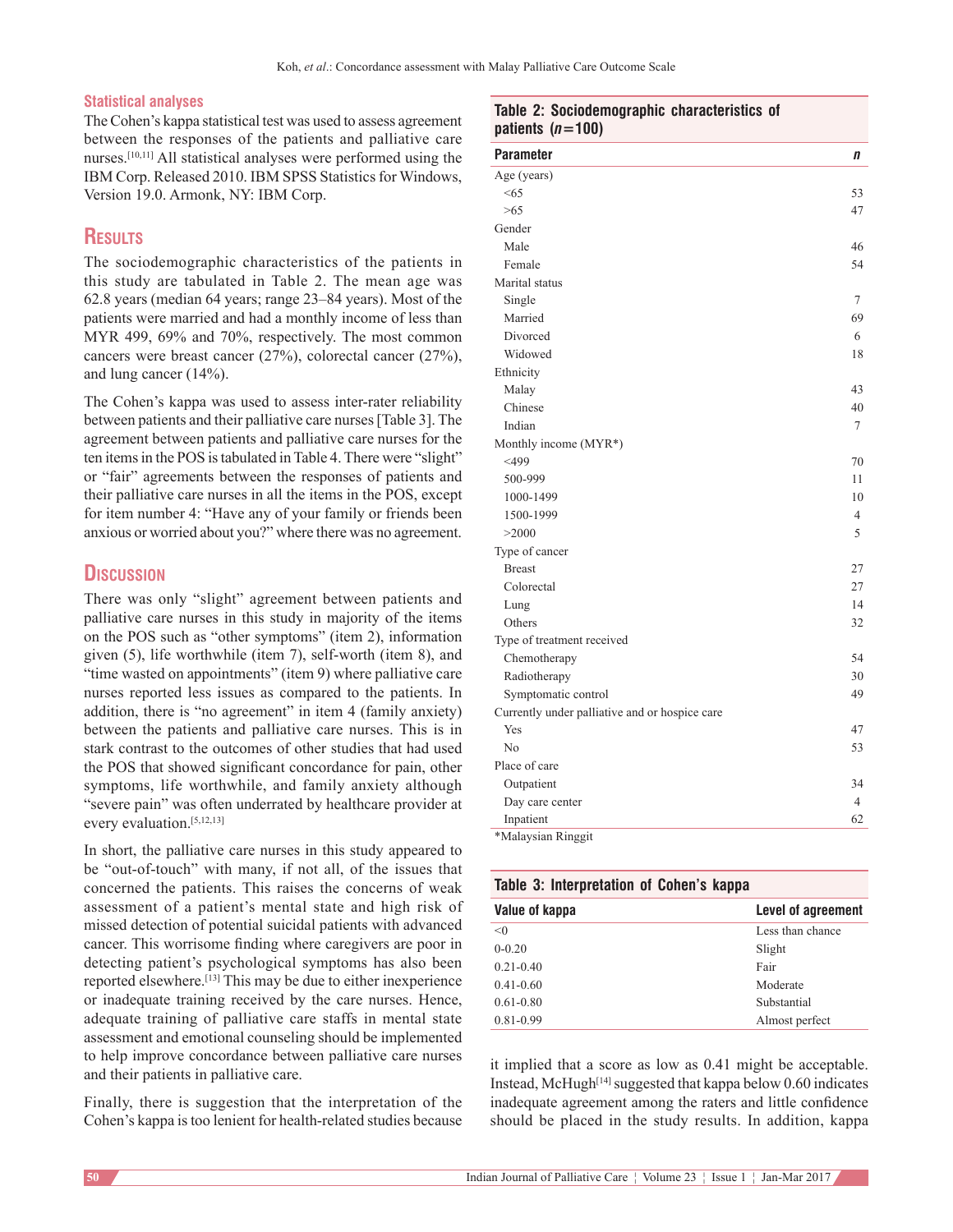| Table 4. Agreement between start and patients $(n=40)$ |                                                                                                          |               |                         |                  |  |  |
|--------------------------------------------------------|----------------------------------------------------------------------------------------------------------|---------------|-------------------------|------------------|--|--|
| $\mathbf n$                                            | Item (based on preceding 3 days)                                                                         | Cohen's kappa | Percentage of agreement | Interpretation*  |  |  |
| 1                                                      | Have you been affected by pain?                                                                          | 0.16          | 40                      | Slight           |  |  |
| 2                                                      | Have other symptoms (nausea, cough, constipation) seemed to<br>be affecting how you feel?                | 0.02          | 30                      | Slight           |  |  |
| 3                                                      | Have you been feeling anxious or worried about your illness<br>or treatment?                             | 0.13          | 35                      | Slight           |  |  |
| $\overline{4}$                                         | Have any of your family or friends been anxious or worried<br>about you?                                 | $-0.01$       | 20                      | Less than chance |  |  |
| 5                                                      | How much information have you and your family or friends<br>been given?                                  | 0.10          | 55                      | Slight           |  |  |
| 6                                                      | Have you been able to share how you are feeling with your<br>family or friends?                          | 0.29          | 45                      | Fair             |  |  |
| 7                                                      | Have you felt that life was worthwhile?                                                                  | 0.02          | 27.5                    | Slight           |  |  |
| 8                                                      | Have you felt good about yourself as a person?                                                           | 0.03          | 25                      | Slight           |  |  |
| 9                                                      | How much time do you feel has been wasted on appointments<br>relating to your healthcare?                | 0.09          | 42.5                    | Slight           |  |  |
| 10                                                     | Have any practical matters resulting from your illness, either<br>financial or personal, been addressed? | 0.34          | 62.5                    | Fair             |  |  |

## **Table 4: Agreement between staff and patients (***n***=40)**

\*According to Cohen's interpretation

value below zero is an indicator of a serious problem and a negative kappa represents agreement worse than expected, or disagreement. Low negative values (0–−0.10) may generally be interpreted as "no agreement."[14] Nevertheless, regardless of which model of interpretation was used, it would appear that the use of the Malay version of the POS in our study has revealed significant gaps in concordance between the palliative care nurses and their patients.

Several limitations were identified in our study. The study subjects in this study were limited to the patients admitted in one hospital and a relatively small number of palliative care staff nurses from a small oncology department, which may result in the kappa statistics being affected by prevalence bias and underestimation of true agreement. Responsiveness to change and test-retest reliability could not be performed as follow‑up of the patients was needed to complete the second or third assessment while the patients must also remain stable clinically in between the assessments. This was not possible in this cohort of patients who were inpatients with terminal illnesses. Construct validity was an issue because requiring the patients to complete two questionnaires (the Malay POS and the 30‑questions EORTC‑QLQ‑30) at one time proved to be too much for them, especially when they were ill needed external help to complete the questionnaire. At present, only the EORTC‑QLQ‑30 has been validated for use in Malaysia for the assessment of palliative care.

## **Conclusions**

The Malay version of the POS was well accepted and understood by the patients and their palliative care nurses with reliable and solid validity. Sight to fair concordance was shown between the patients and their care nurses. This suggests that more training is needed to help the latter to improve concordance with their patients.

#### **Financial support and sponsorship**

The study was funded by research grant from the IMU (IMU New Research Project Number: CSc/Sem6(39)2013).

#### **Conflicts of interest**

There are no conflicts of interest.

## **References**

- 1. Calman K. Education and training in palliative medicine. In: Doyle D, Hanks G, Cherny N, Calman K, editors. Oxford Textbook of Palliative Medicine. 3rd ed. London: Oxford University Press; 2004. p. 1155-8.
- 2. Harding R, Higginson IJ, Donaldson N. The relationship between patient characteristics and carer psychological status in home palliative cancer care. Support Care Cancer 2003;11:638-43.
- 3. Hearn J, Higginson IJ. Development and validation of a core outcome measure for palliative care: The Palliative Care Outcome Scale. Palliative Care Core Audit Project Advisory Group. Qual Health Care 1999;8:219‑27.
- 4. Bausewein C, Le Grice C, Simon S, Higginson I; PRISMA. The use of two common palliative outcome measures in clinical care and research: A systematic review of POS and STAS. Palliat Med  $2011:25:304-13$
- 5. Harding R, Selman L, Agupio G, Dinat N, Downing J, Gwyther L, *et al.* Validation of a core outcome measure for palliative care in Africa: The APCA African Palliative Outcome Scale. Health Qual Life Outcomes 2010;8:10.
- 6. Powell RA, Downing J, Harding R, Mwangi‑Powell F, Connor S; APCA. Development of the APCA African Palliative Outcome Scale. J Pain Symptom Manage 2007;33:229‑32.
- 7. Butters E, Higginson I, George R, Smits A, McCarthy M. Assessing the symptoms, anxiety and practical needs of HIV/AIDS patients receiving palliative care. Qual Life Res 1992;1:47‑51.
- 8. Butters E, Higginson I, George R, McCarthy M. Palliative care for people with HIV/AIDS: Views of patients, carers and providers. AIDS Care 1993:5:105-16.
- 9. Antunes B, Daveson B, Ramsenthaler C, Benalia H, Ferreira P, Bausewein C, *et al*. The palliative care outcome scale manual for